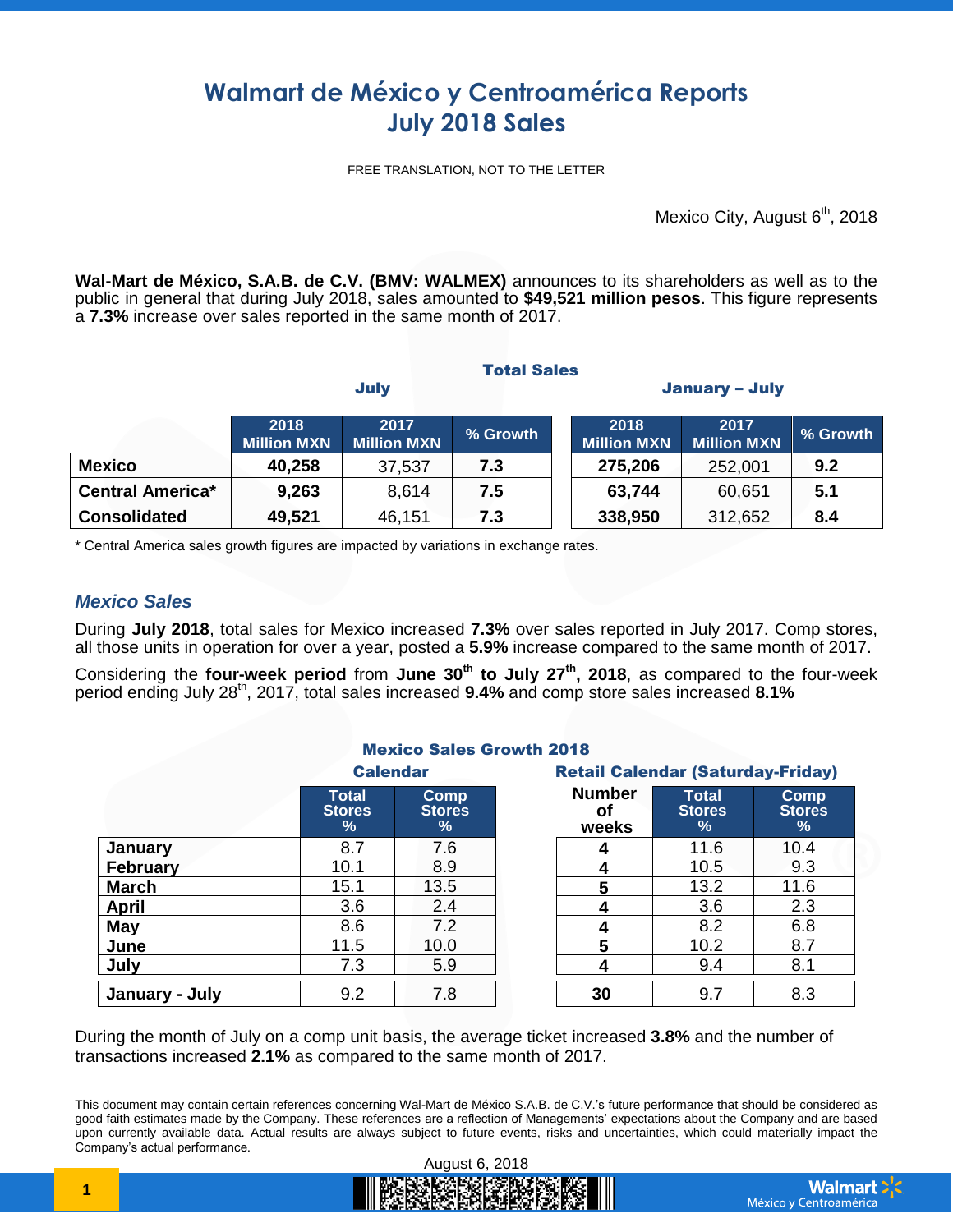## *Central America Sales*

In Central America, total sales increased **2.1%**, and comp store sales posted a decrease of **1.0%** on a constant currency basis.

|  | <b>Central America Sales Growth 2018</b>                         |  |  |
|--|------------------------------------------------------------------|--|--|
|  | $\mathbf{A}$ and $\mathbf{A}$ and an integration of $\mathbf{A}$ |  |  |

#### (Constant currency basis) Calendar Retail Calendar (Saturday-Friday)

|                 |                                    |                            | <u>INTERNI TRITTINGI (TRIMINA) I IIM</u> |                                    |                                      |  |
|-----------------|------------------------------------|----------------------------|------------------------------------------|------------------------------------|--------------------------------------|--|
|                 | <b>Total</b><br><b>Stores</b><br>% | Comp<br><b>Stores</b><br>% | <b>Number</b><br>оf<br>weeks             | <b>Total</b><br><b>Stores</b><br>% | Com<br><b>Store</b><br>$\frac{9}{6}$ |  |
| January         | 7.3                                | 3.0                        | 4                                        | 11.3                               | 6.9                                  |  |
| <b>February</b> | 8.1                                | 4.1                        | 4                                        | 8.0                                | 4.0                                  |  |
| <b>March</b>    | 18.8                               | 13.9                       | 5                                        | 16.4                               | 11.2                                 |  |
| <b>April</b>    | (1.5)                              | (5.4)                      |                                          | (1.2)                              | (5.1)                                |  |
| <b>May</b>      | 6.8                                | 2.3                        | 4                                        | 7.6                                | 3.1                                  |  |
| June            | 8.8                                | 4.8                        | 5                                        | 5.7                                | 1.6                                  |  |
| July            | 2.1                                | (1.0)                      | 4                                        | 5.1                                | 1.7                                  |  |
| January - July  | 7.1                                | 3.0                        | 30                                       | 7.7                                | 3.5                                  |  |

| <b>Number</b><br>оf<br>weeks | <b>Total</b><br><b>Stores</b><br>$\%$ | Comp<br><b>Stores</b><br>$\frac{9}{6}$ |  |  |
|------------------------------|---------------------------------------|----------------------------------------|--|--|
| 4                            | 11.3                                  | 6.9                                    |  |  |
| 4                            | 8.0                                   | 4.0                                    |  |  |
| 5                            | 16.4                                  | 11.2                                   |  |  |
| 4                            | (1.2)                                 | (5.1)                                  |  |  |
| 4                            | 7.6                                   | 3.1                                    |  |  |
| 5                            | 5.7                                   | 1.6                                    |  |  |
| 4                            | 5.1                                   | 1.7                                    |  |  |
| 30                           | 7.7                                   | 3.5                                    |  |  |

## *Openings*

In **July**, we opened 5 units:

#### **Mexico:** 3 units

- 2 **Mi Bodegas:** 1 in Los Mochis, Sinaloa and 1 in Loreto, Zacatecas.
- 1 **Bodega Aurrerá Express,** in Reynosa, Tamaulipas.

#### **Central America**: 2 units

2 **Discount Stores:** 1 in Santa Bárbara, Honduras and 1 in Chimaltenango, Guatemala.

Additionally, during August we have opened 2 units:

#### **Mexico:**

1 **Supercenter:** in Iztapalapa, Ciudad de México

#### **Central America**:

1 **Bodega:** in San José, Costa Rica.

## *Corporate Social Responsibility*

In July, **Walmart de México y Centroamérica** was recognized in the first position of the "Inclusive business" ranking, published by *Expansion* magazine. This result was due to the Company's vision by integrating vulnerable groups in its growth strategies in the short and medium term, emphasizing Diversity and Inclusion policies and practices in Talent hiring.

Also in July, *Mundo Ejecutivo* magazine published its ranking "The top 500 most important companies in Latin America", where **Walmart de México y Centroamérica** ranked eighth. This publication measured the total income of companies during 2017.

This document may contain certain references concerning Wal-Mart de México S.A.B. de C.V.'s future performance that should be considered as good faith estimates made by the Company. These references are a reflection of Managements' expectations about the Company and are based upon currently available data. Actual results are always subject to future events, risks and uncertainties, which could materially impact the Company's actual performance.